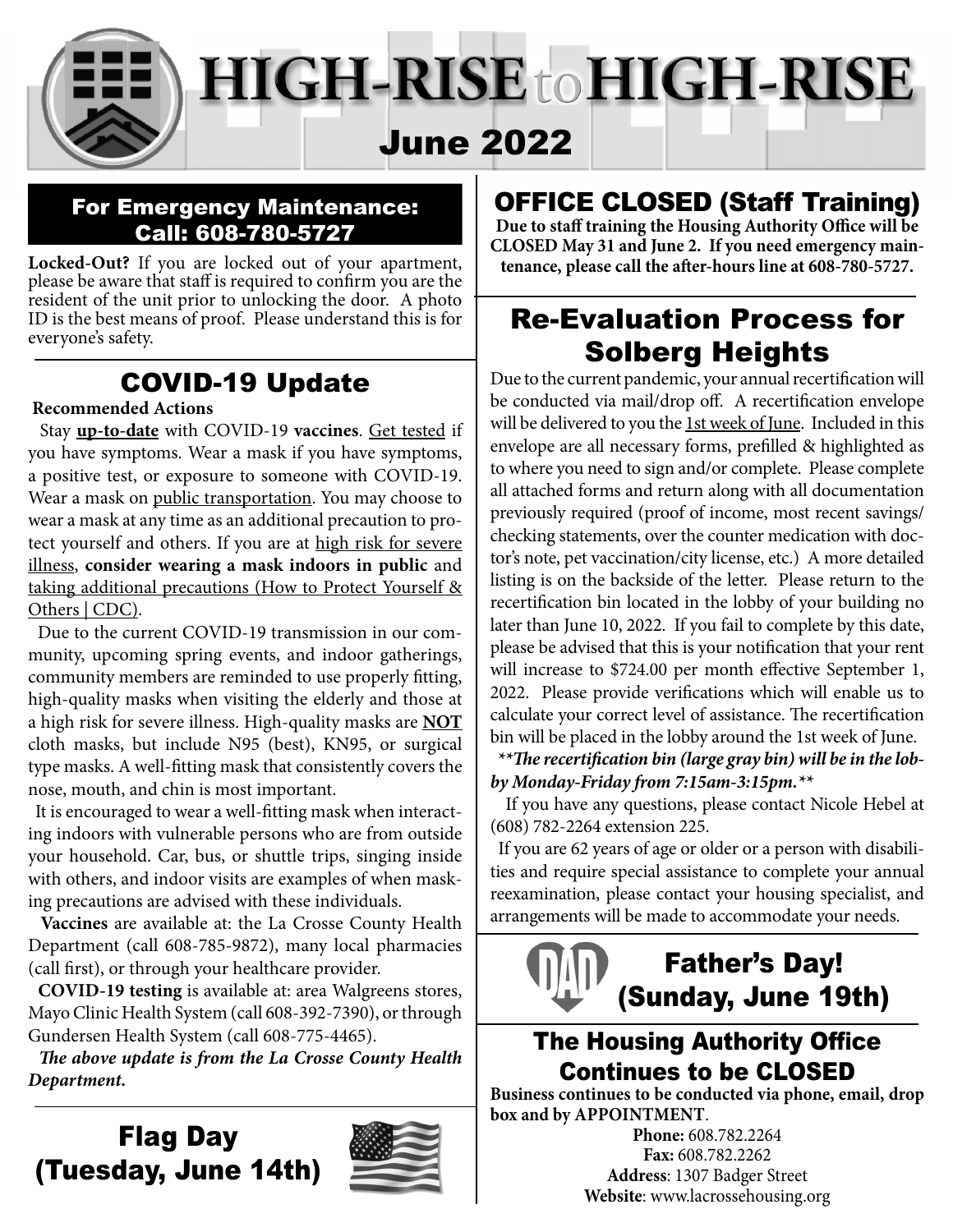### Farmers Market Vouchers Arriving

The Senior Farmers Market Nutrition Program (SFMNP), coordinated locally by the Aging and Disability Resource Center (ADRC) of La Crosse County, provides low-income seniors with vouchers to purchase fresh, nutritious, locally grown fruits, vegetables and herbs from participating farmers' markets, roadside stands and community supported agriculture (CSA) programs. This year, SFMNP will be conducted by mail, email, in person or fax on a first come, first served basis. La Crosse County residents may request an application by calling the ADRC of La Crosse County at 608-785-5700 or visiting the ADRC of La Crosse County website at www.lacrossecounty.org/adrc/meals for additional options.

#### **Eligible applicants must:**

- Live in La Crosse County
- Be 60 years of age or older (Or if Native American, 55 years of age or older)
- Be considered low-income (at or below 185% of the federal poverty guideline)
	- o Household size 1- \$25,142/yr.
	- o Household size 2- \$33,874/yr.
	- o Household size 3- \$42,606/yr.
	- o Household size 4- \$51,338/yr.

 One set of vouchers (\$25.00 is allowed per household), not per person. A limited number of vouchers are available; therefore, completed applications will be processed in the order received.

Due to paper shortages, we will mail the vouchers after **June 1 or when the vouchers are received at the ADRC of La Crosse County.** For more information, call the ADRC of La Crosse County at 608-785-5700 during the hours of 8:00am and 4:30pm Monday through Friday.

# Park Boutique

**Stylist:** Gloria Nordstrom 608-784-0951 **Park Boutique** is open Tuesdays and Fridays. Several changes have been made due to COVID-19: \*MASK recommended for those not fully vaccinated. \*Appointments and Walk-ins Welcome. \*Additional Cleaning and Disinfecting Protocols.

\*Only Stylist and Two Clients in the Salon at a Time. \*Social Distancing Practices Must Be Followed.

 *If Gloria does not answer when you call, please leave her a detailed message including your name and phone number so she can call you back. Dial 105 on phone system in the vestibule to be let in.* 

### Summer Begins! Tuesday, June 21st



LACROSSE MASKS are OPTIONAL for all on **public transportation.** 

 Normal schedule and boarding through the front door of the bus.



The Hunger Task Force is overseeing the sign up and delivery of the **State of Wisconsin "Stockbox"**: For those who signed up for a "**Stockbox**", the Hunger Task Force will be delivering your box to your apartment on June 22, 2022 (4th Wednesday of each month). You must show ID and sign for your box. The Hunger Task Force may call up to your apartment to be let in so please buzz them in.

#### *Estimated delivery time at all seven high-rises:*

10:00am-11:00am- Becker Plaza and Sauber Manor 10:30am-11:30am- Stoffel Court and Forest Park 11:00am-12:00pm- Solberg Heights and Ping Manor 11:30am-12:30pm- Stokke Tower

If you are 60 years of age or older your monthly income must fall below these levels: 1 person- \$1,396 or 2 persons- \$1,888. Call to sign up at **608-793-1002**.

 *Due to COVID-19 please remember the importance of SOCIAL DISTANCING, & MASK recommended for everyone (vaccinated and unvaccinated).*

### Community Garden**:**

The Hunger Task Force has invited residents from our high-rises to receive free vegetables from their garden. On Mondays and Thursdays from 3:00 pm-5:00 pm and Saturdays from 10:00 am-12:00pm residents are welcome to help harvest vegetables. You will be one of the first in line to receive some vegetables for assisting.

Those residents who are not able to help assist with harvesting may come pick up vegetables that have been harvested on Mondays and Thursdays at 5:00pm and Saturdays at 12:00pm.

The garden is located on the corner of Kane and St. Cloud on the north side of La Crosse close to Goose Green Park. If you have any questions about the garden, feel free to call the **Hunger Task Force Office at 608-793-1002** or Cell **Phone** at 608-**386-3319**.

 **If you are willing and able, they sure could use help harvesting.**

#### Welcoming our Newest Residents:

**Karen Walchak** - Ping Manor **Scott Betts** - Ping Manor **Katie Netteshiem** - Sauber Manor **Steven Kelly - Soffel Court** (These are the residents who chose to be acknowledged.)